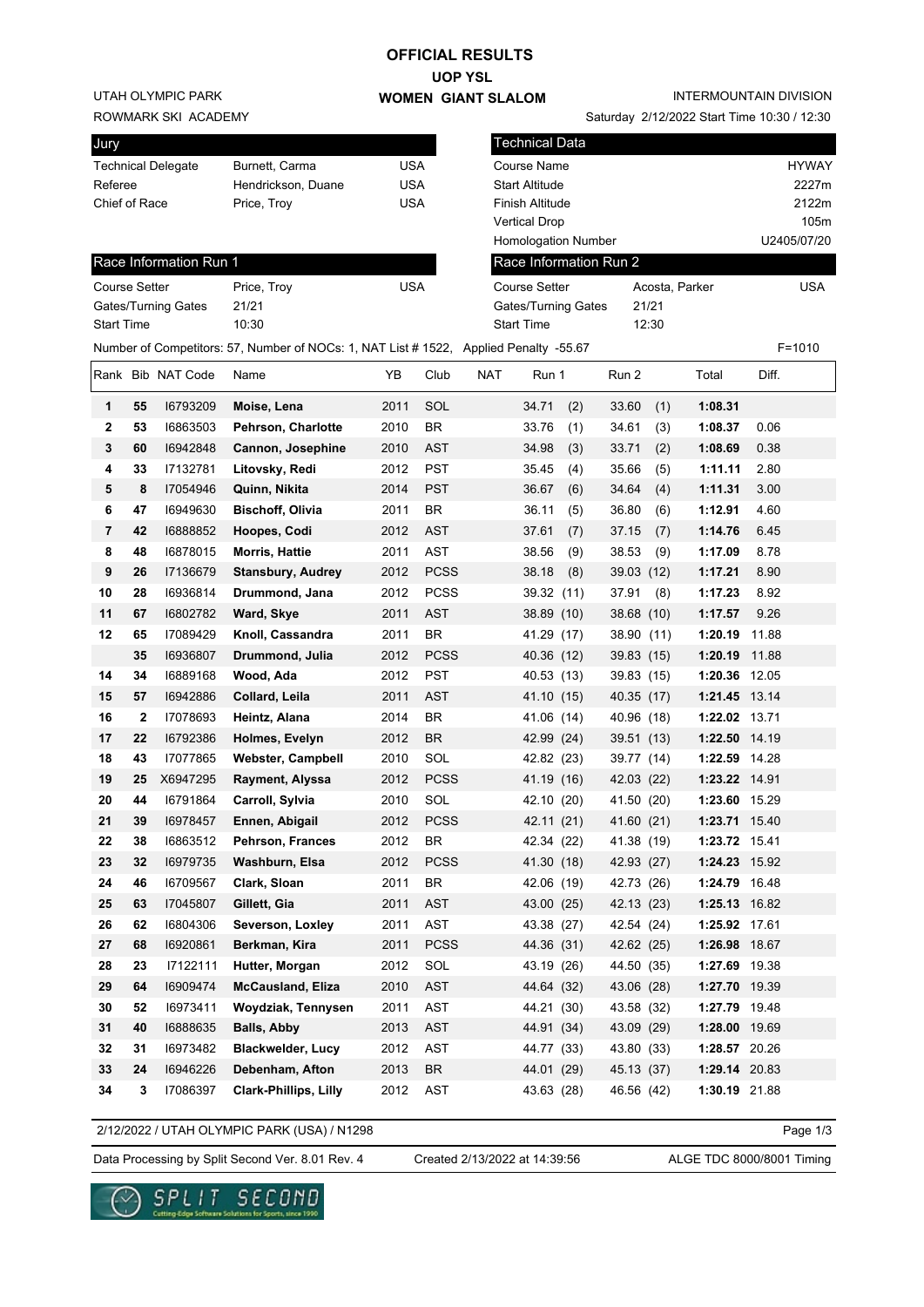ROWMARK SKI ACADEMY UTAH OLYMPIC PARK

### **UOP YSL WOMEN GIANT SLALOM OFFICIAL RESULTS**

INTERMOUNTAIN DIVISION

|  | Saturday 2/12/2022 Start Time 10:30 / 12:30 |  |  |  |
|--|---------------------------------------------|--|--|--|
|--|---------------------------------------------|--|--|--|

|    |    | Rank Bib NAT Code | Name                     | YB   | Club       | <b>NAT</b> | Run 1      | Run 2      | Total         | Diff. |
|----|----|-------------------|--------------------------|------|------------|------------|------------|------------|---------------|-------|
| 35 | 36 | 17132746          | Mooney, Aroha            | 2013 | <b>PST</b> |            | 46.75 (38) | 43.57 (31) | 1:30.32 22.01 |       |
| 36 | 58 | 17088654          | Warr, Brynna             | 2010 | <b>AST</b> |            | 46.35 (36) | 44.55 (36) | 1:30.90       | 22.59 |
| 37 | 29 | 17150409          | Brunisholz, Justyn       | 2013 | SOL        |            | 46.80 (39) | 45.29 (38) | 1:32.09 23.78 |       |
| 38 | 56 | 17087798          | <b>Humiston, Ames</b>    | 2010 | <b>AST</b> |            | 46.12 (35) | 46.06 (40) | 1:32.18 23.87 |       |
| 39 | 59 | 17048178          | <b>Clayton, Caroline</b> | 2011 | <b>AST</b> |            | 46.57 (37) | 46.47 (41) | 1:33.04 24.73 |       |
| 40 | 5  | 17024205          | Pehrson, Dorothy         | 2015 | <b>BR</b>  |            | 48.26 (42) | 45.41 (39) | 1:33.67 25.36 |       |
| 41 | 37 | 17086709          | Huermann, Mia            | 2013 | <b>AST</b> |            | 47.83 (41) | 47.95 (44) | 1:35.78 27.47 |       |
| 42 | 9  | 17146766          | Crane, Kylie             | 2014 | SOL        |            | 48.50 (43) | 47.54 (43) | 1:36.04 27.73 |       |
| 43 | 50 | 16806080          | Greenwood, Marley        | 2011 | <b>AST</b> |            | 47.75 (40) | 48.87 (49) | 1:36.62 28.31 |       |
| 44 | 54 | 16950760          | Coleman, Maja            | 2011 | <b>AST</b> |            | 49.49 (44) | 49.33 (50) | 1:38.82 30.51 |       |
| 45 | 30 | 17035308          | Russell, Isla            | 2013 | <b>AST</b> |            | 50.71 (47) | 48.14 (45) | 1:38.85 30.54 |       |
| 46 | 69 | 17051800          | Eraso, Sydney            | 2011 | <b>AST</b> |            | 50.51 (46) | 48.68 (47) | 1:39.19 30.88 |       |
| 47 | 6  | 17086156          | Myers, Penny             | 2014 | <b>AST</b> |            | 51.13 (48) | 48.86 (48) | 1:39.99 31.68 |       |
| 48 | 49 | 17086788          | Packer, Anna             | 2011 | <b>AST</b> |            | 49.52 (45) | 52.48 (53) | 1:42.00 33.69 |       |
| 49 | 41 | 17047240          | McMillan, Meka           | 2013 | <b>AST</b> |            | 52.35 (49) | 51.47 (52) | 1:43.82 35.51 |       |
| 50 | 4  | 17099640          | Rich, Nora               | 2015 | BR         |            | 59.19 (52) | 54.28 (54) | 1:53.47 45.16 |       |
| 51 | 1  | 17091988          | Eastaway, Elizabeth      | 2014 | <b>BR</b>  |            | 59.12 (51) | 55.10 (55) | 1:54.22 45.91 |       |
| 52 | 20 | 16946993          | Phillips, Lyla           | 2013 | AST        |            | 58.40 (50) | 57.83 (56) | 1:56.23 47.92 |       |
|    |    |                   |                          |      |            |            |            |            |               |       |

#### **NOT PERMITTED TO START 1st RUN**

| DID NOT START 1st RUN: 1 competitor                                                                |          |                            |      |           |            |         |  |  |  |  |
|----------------------------------------------------------------------------------------------------|----------|----------------------------|------|-----------|------------|---------|--|--|--|--|
| 45                                                                                                 | 16890463 | Galland, Flora             | 2011 | AST       |            |         |  |  |  |  |
|                                                                                                    |          |                            |      |           |            |         |  |  |  |  |
|                                                                                                    |          |                            |      |           |            |         |  |  |  |  |
| 27                                                                                                 | 16943050 | <b>Archibald, Emmeline</b> | 2012 | AST       | 44.38 (34) |         |  |  |  |  |
| 21                                                                                                 | 17077034 | <b>Ottinger, Genevieve</b> | 2012 |           | 50.23(51)  |         |  |  |  |  |
|                                                                                                    |          |                            |      |           |            |         |  |  |  |  |
|                                                                                                    |          |                            |      |           |            |         |  |  |  |  |
| 51                                                                                                 | 17145849 | <b>Tanner, Avery</b>       | 2011 | SOL       | 43.27 (30) | Gate 11 |  |  |  |  |
| $\overline{7}$                                                                                     | 17051772 | Holland, Hazel             | 2014 | <b>BR</b> | 48.38 (46) | Gate 18 |  |  |  |  |
| DID NOT FINISH 1st RUN: 2 competitors<br><b>PCSS</b><br><b>DISQUALIFIED 1st RUN: 2 competitors</b> |          |                            |      |           |            |         |  |  |  |  |

#### **NOT PERMITTED TO START 2nd RUN**

**DID NOT START 2nd RUN**

#### **DID NOT FINISH 2nd RUN**

**DISQUALIFIED 2nd RUN**

2/12/2022 / UTAH OLYMPIC PARK (USA) / N1298

Page 2/3

Data Processing by Split Second Ver. 8.01 Rev. 4 Created 2/13/2022 at 14:39:56 ALGE TDC 8000/8001 Timing

Created 2/13/2022 at 14:39:56